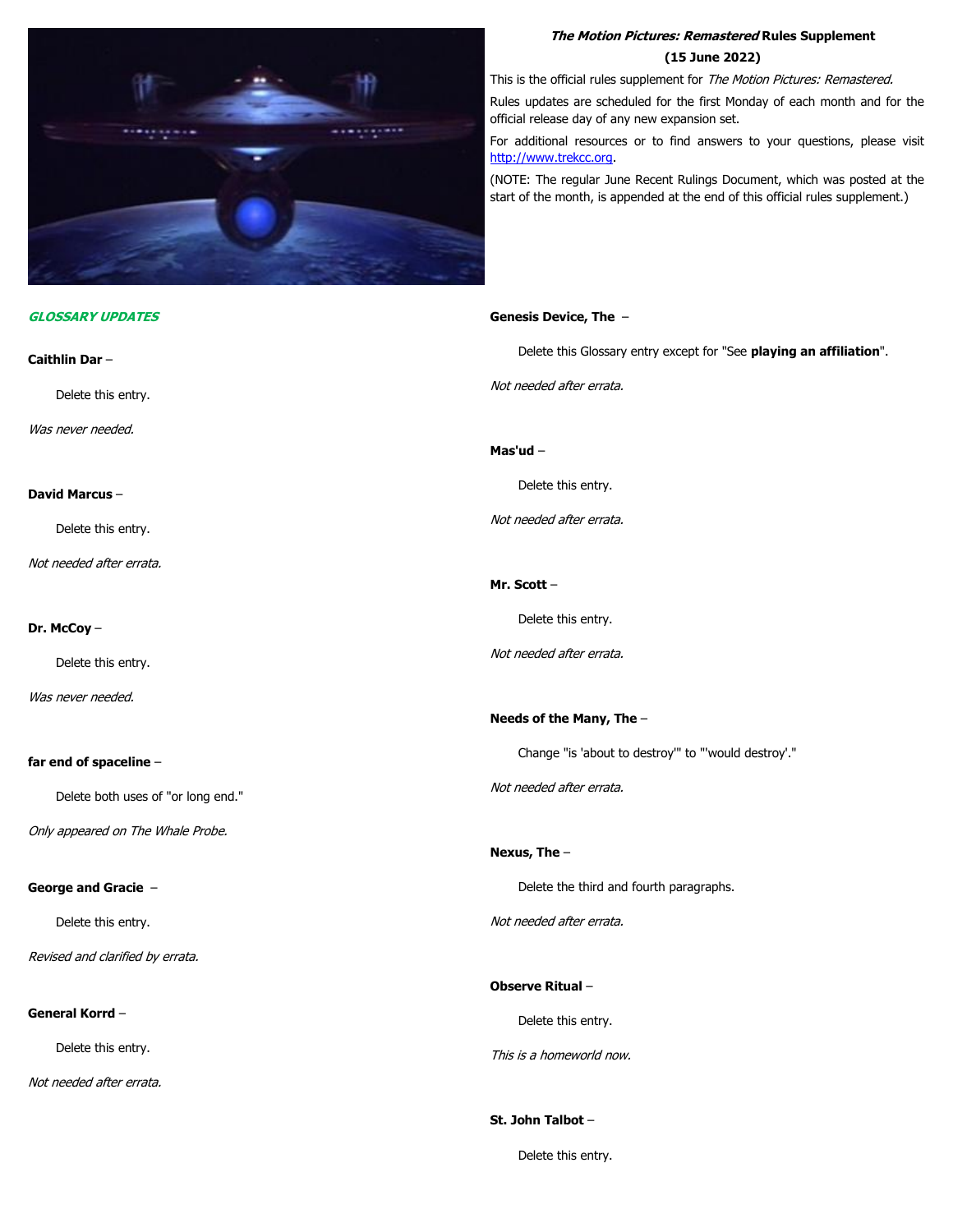Not needed after errata.

#### **Transporter Drones** –

Delete this entry.

Not needed after errata.

# **Appendix A: List of Homeworlds** –

Add Observe Ritual as the Vulcan homeworld.

Not needed after errata.

# **RULEBOOK UPDATES**

#### **Far And Near: "Far end of spaceline"** –

Delete "(or "long end")".

Only appeared on The Whale Probe.

## **FORMAT UPDATES**

There are no new format changes.

#### **TEMPORARY RULING UPDATES**

There are no new temporary rulings in this rules supplement.

See the Glossary for the permanent list of temporary rulings.

STAR TREK is a registered trademark. TM, ® & © 2021 CBS Studios Inc. All Rights Reserved.